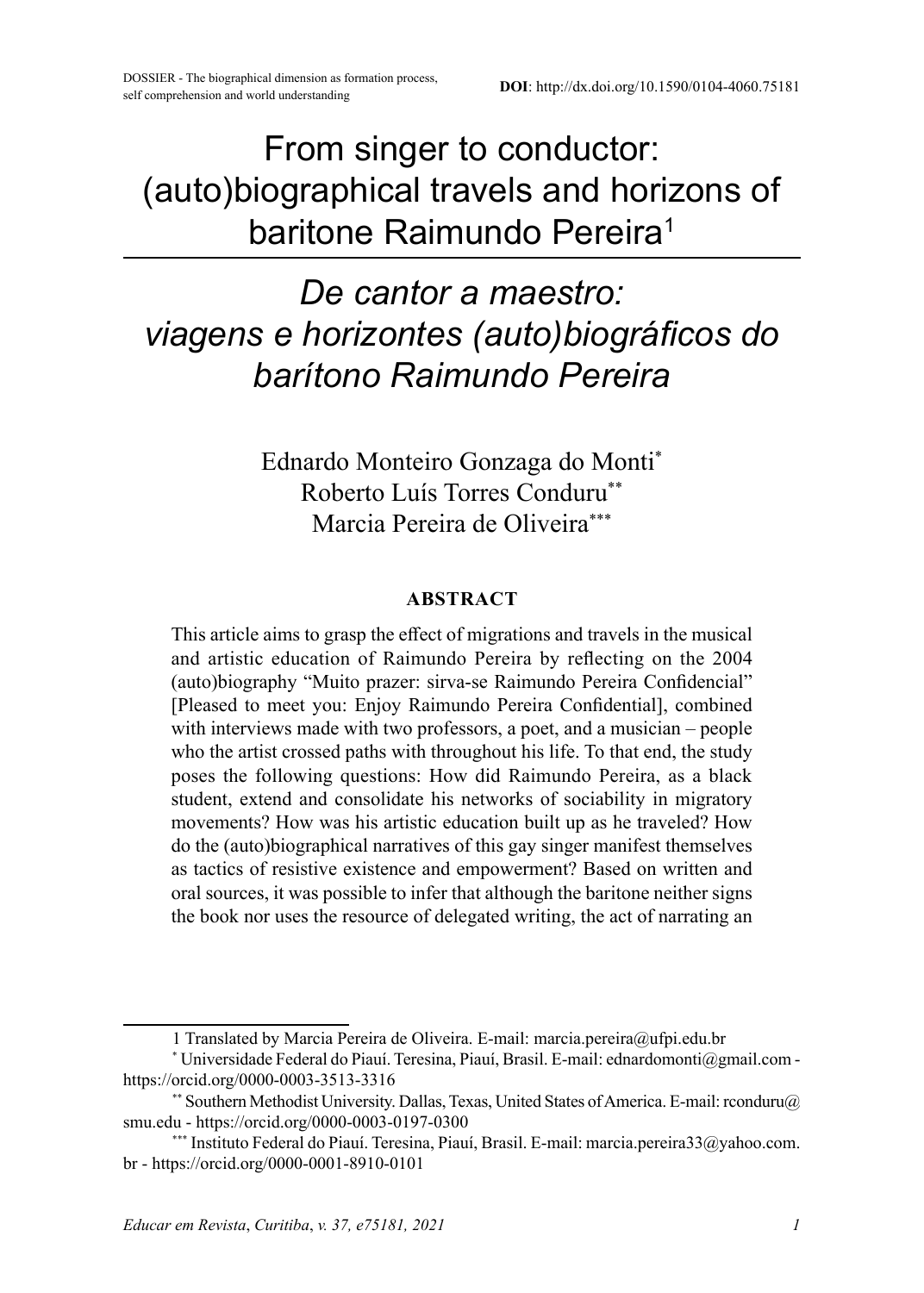(auto)biography, including his migrations and travels, emerges as a gesture of affirmation, resistance, and empowerment of the use of his voice beyond the act of singing.

*Keywords*: History of Education. (Auto)biography. Travels. Training. Raimundo Pereira.

#### **RESUMO**

Este artigo objetiva compreender a relação entre migrações e viagens na formação musical e artística de Raimundo Pereira, por meio de reflexões sobre a (auto)biografia "Muito prazer: sirva-se Raimundo Pereira Confidencial", publicada em 2004, articulada com entrevistas realizadas com dois docentes, um poeta e um músico – pessoas que perpassaram a vida desse sujeito. Nesta perspectiva, interroga-se: como o estudante negro ampliou e consolidou suas redes de sociabilidade em movimentos migratórios? Como se deu sua formação artística em viagens? Como as narrativas (auto)biográficas do cantor gay apresentam-se como táticas de res(ex)istência e empoderamento? A partir dos documentos escritos e orais, foi possível interpretar que, embora o barítono não assine o livro e nem use o recurso da escrita delegada, o próprio ato de narrar uma (auto)biografia, suas migrações e viagens, configura-se num gesto de afirmação, resistência e empoderamento do uso de sua voz para além do ato de cantar.

*Palavras-chave*: História da Educação. (Auto)biografia. Viagens. Formação. Raimundo Pereira.

## **Introduction**

This study belongs in the field of History of Education, and explores the (auto)biography titled "Muito prazer: sirva-se Raimundo Pereira Confidencial" [Pleased to meet you: Enjoy Raimundo Pereira Confidential], which weaves together the personal narratives of the Piauí State-born musician. The compilation dates back from 2004, and it is a first-person account resulting from the relationship established between Cristina Tojeiro (journalist in charge of collecting the testimonials) and the artist (the biography subject). The book pieces together the life history of the baritone, involving his migrations, formation, and gay activism in what is known today as the LGBTIQ+ movement, and also reveals passages about his experiences as a student, an artist, a Northeasterner, a black man, and a homosexual.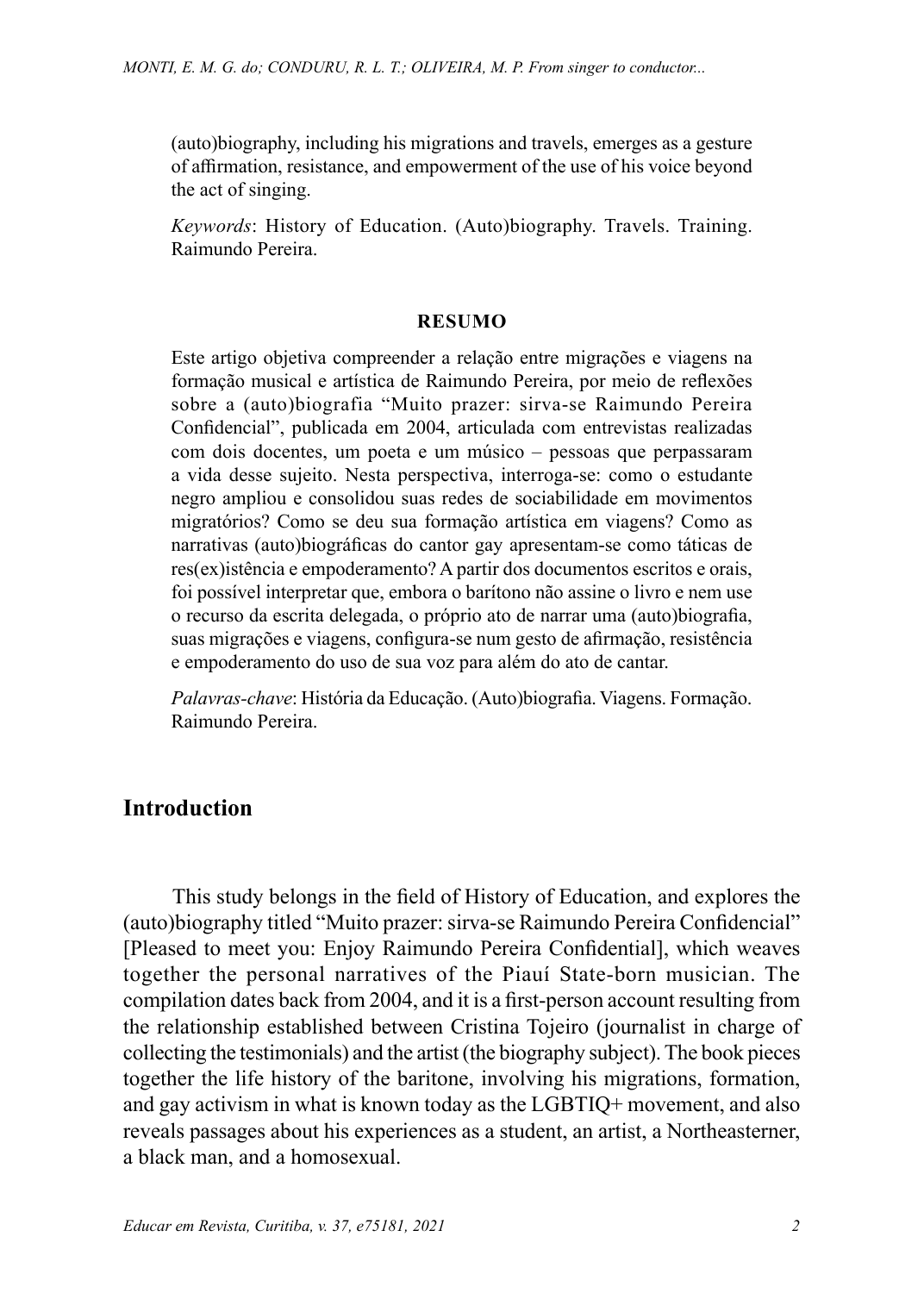Throughout this study we sought to understand the reasons for his migrations and how his networks of sociability expanded as he moved from one place to another; know how his training took place as he traveled; identify signs of resistance and activism in his writings and narratives. Thus, the questions underpinning the study were: How did the black student broaden and cement his networks of sociability in his migratory movements? How did his artistic training take place as he traveled? How do the (auto)biographical narratives of the gay singer manifest themselves as tactics of resistive existence and empowerment?

In this regard, as we focused on the life path of the choir member and former student of the then-called Federal Technical School of Piauí (now Federal Institute for Education, Science, and Technology of Piauí), we sought to pool knowledge and contribute to broadening the discussion on the education of people deprived of means for studying. While we put into perspective factors such as travels and migrations, we dealt with aspects relating to the socialization of the student who lived in socially and economically vulnerable conditions; and whose experience also comprises stints as a teacher.

Notwithstanding the importance of the issues mentioned above and without sacrificing their correlations, we do not intend here to bring into view public policies, institutions or practices, or even directly discuss schooled education, for our focus is on the (auto)biography of a common person, scarcely present in academic discussions. Therefore, for us to write about Raimundo does not mean writing about a myth, a victim or a hero. It means telling a little of many Raimundos (BRUM, 2008), of those who do not belong, those with no belongings, the improbable, who are not exceptional or uncommon, but who are just rendered invisible throughout History.

Thus, bringing such discussions to the forefront of the field of History of Education, especially to the History of Musical Education − as we studied the life of a poor student turned classical singer − stems from our option for viewing students as a meaningful component of the relationships in the field of education, and from our interest in the processes of subjectivation of students in vulnerable conditions. For this reason, this study can be said to be justifiable as it brings visibility to a black person, mediated and subjectified in (and by) his networks of sociability, and also by institutions, practices and policies, by his teachers, by his migratory processes and other travels.

Theoretically, this work is in line with the concept of memories (AMADO, 1995), and it takes into account the discussion on the scope of biographical studies (AVELAR; SCHMIDT, 2018). It views autobiographical writings as one's self-archive as a practice of resistance (ARTIÈRES, 1998). However, it strives not to lose sight of the reflections concerning the illusions created in biographies (BOURDIEU, 2006). Following the same reasoning, we understand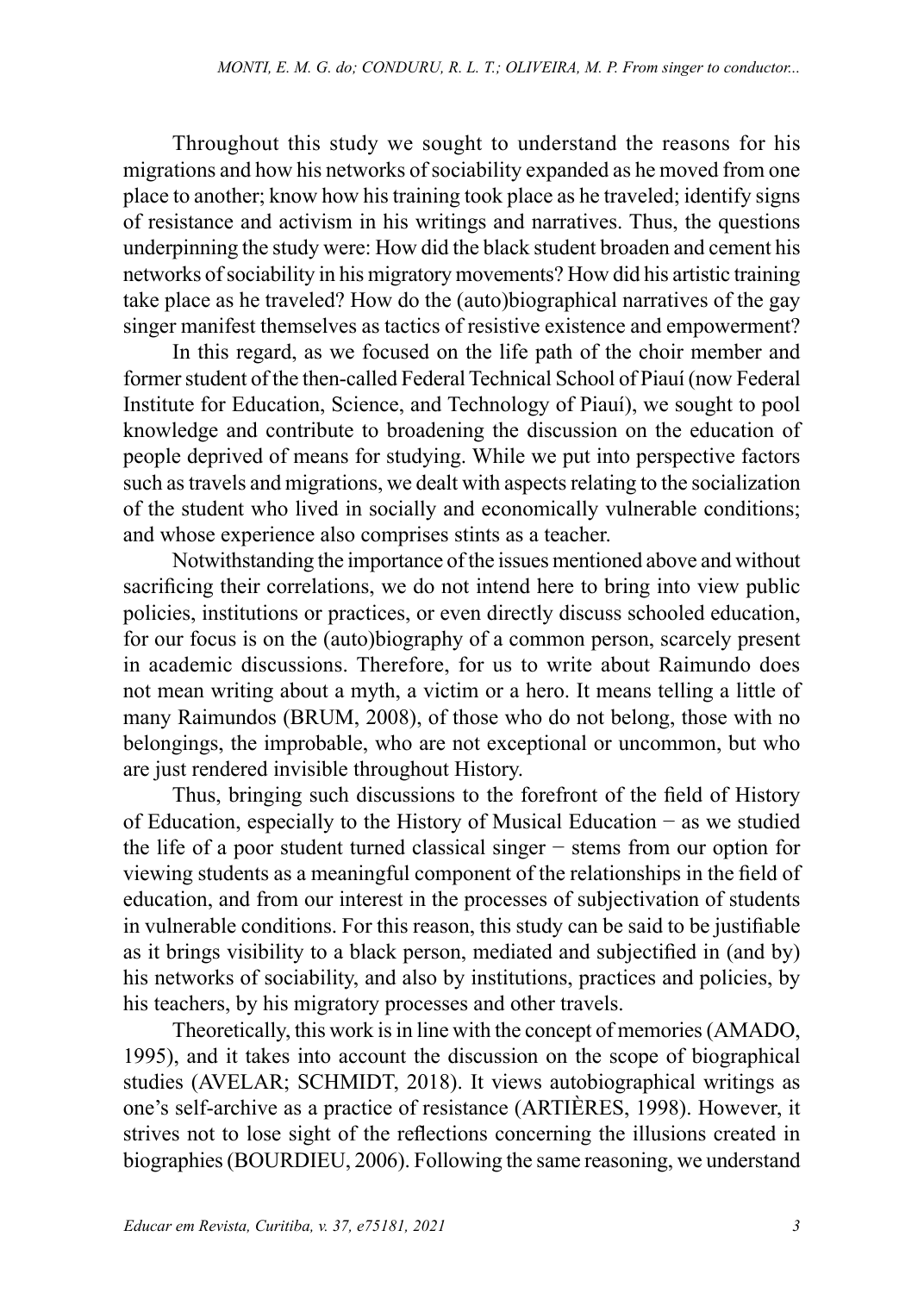"regardless of the type of memory or its support, nothing can prove the remains of human subjectivity are an accurate portrayal of the original fact, of the experience itself" (MONTI, 2018, p. 73).

This study reflects on concepts related to gay (in)visibility (PEDRO; VERAS, 2014), expounds tensions relating to social field and social distinction (BOURDIEU, 2007) between outsiders and established ones (ELIAS; SCOTSON, 2000), perceives prohibitions and rejections (FOUCAULT, 2010), acknowledges there are selections and gaps in bibliographical approaches (MONTI, 2014), and views music as a possibility for intellectual and affectionate development (MONTI, 2014). All phases of the work were permeated by the intersection between travels, sociability networks, training, and writings on resistive existence.

Within that approach, we sought to organize the study temporally by covering a time frame from 1978 − when Raimundo Pereira first migrated − to 2004, the year when his (auto)biography came out as a book: the work "Muito prazer: sirva-se Raimundo Pereira Confidencial" [Pleased to meet you: Enjoy Raimundo Pereira Confidential], published by Litteris Publishing Company, narrated by the musician himself and assembled by journalist Cristina Tojeiro. The auto(biography) was our written archival source, and interwoven with interviews, which made up the corpus of oral documents analyzed through oral history methodology. As put by Grazziotin and Almeida (2012), we understand how relevant it is to keep mindful of the following: which place the subject occupies; why and when he speaks; whom he narrates.

As regards the rationale for choosing interviewees, picking them was based on Ludke and André's idea (1986). Thus, we opted for purposive sampling, with subjects not randomly selected, but chosen according to the specific characteristics the researcher wishes to investigate. In this case, those interviewed were two former teachers of the choir member (Frederico Marroquim and Paulo Libório)<sup>2</sup>, a musician<sup>3</sup> (Geraldo Brito), a poet<sup>4</sup> (Salgado Maranhão) contemporary to Raimundo. The interviewees were chosen because they shared the singer's network of sociability, as well as the same stages and educational institutions.

Besides defining the time frame, the article includes an initial explanation of the objective, scope, rationale, and relevance. The following section focuses on migration, and then the study deals with education. A third

<sup>2</sup> Retired professors from the former Federal Technical School of Piauí (now IFPI).

<sup>3</sup> Professor from the Possidônio Queiroz Music School.

<sup>4</sup> Poet Salgado Maranhão.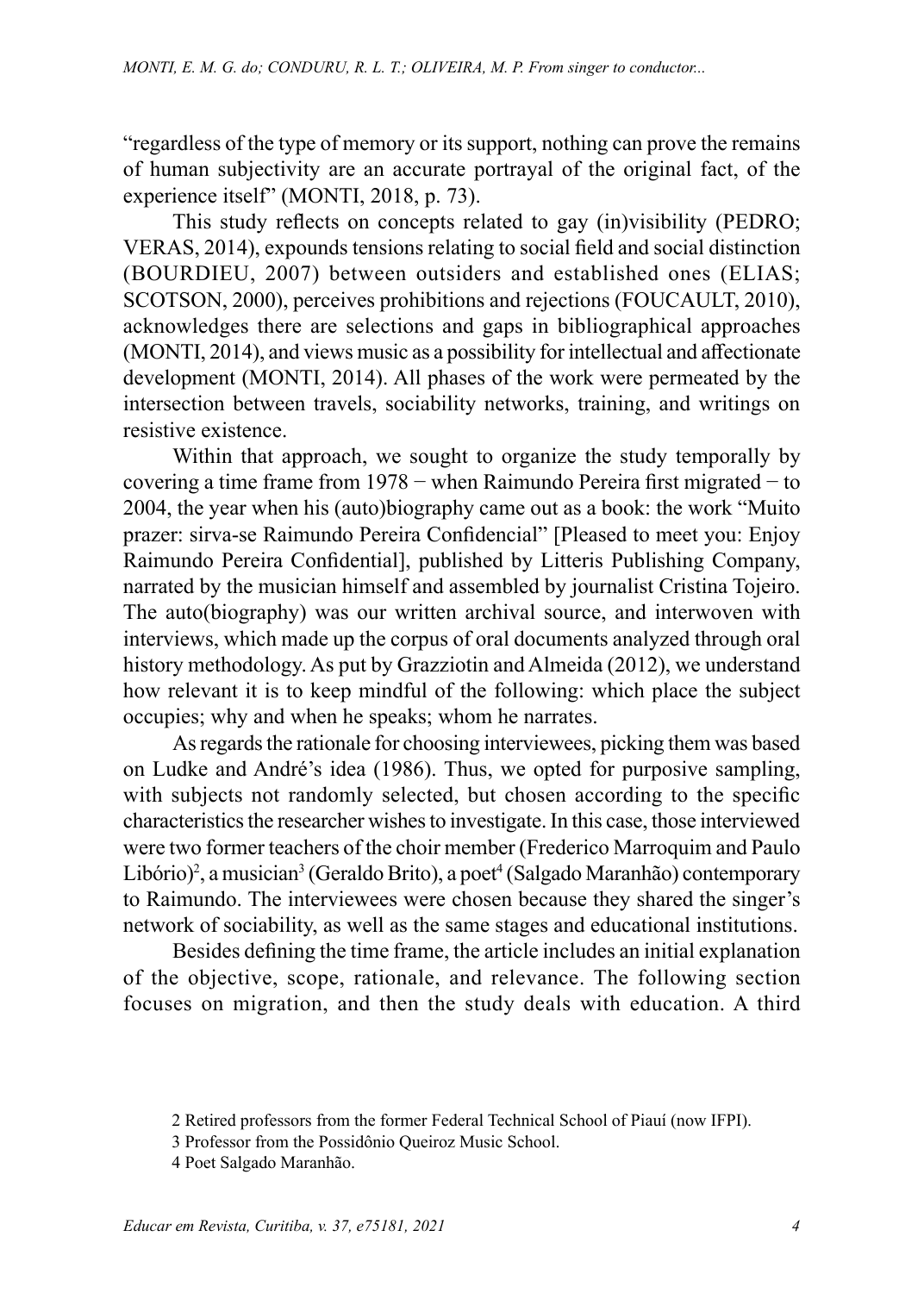segment addresses the possibilities of writing as tactics for resistive existence and empowerment and LGBTIQ+ activism, and the last part contains some outcomes and final considerations.

#### **Migration and networks of sociability**

This topic, developed around the building up of Raimundo's networks of sociability, is centered on the two migrations he undertook. According to (auto)biographical narratives, he was born in 1960 in a village called "Boca da Mata" in the municipality of José de Freitas, located 54 kilometers from Piauí State capital city. Nearing 18 years of age, the then-student moved in 1978 from the countryside to Teresina, the capital of Piauí State, to pursue his dream of studying (TOJEIRO, 2004). He landed up a seat in the accounting program at the former Federal Technical School of Piauí after passing through the entrance exam process. He tells in his (auto)biographical narrative he left home much to his mother's chagrin, who feared he might suffer for not being able to afford living there.

When he arrived in Teresina and went to the Federal Technical School of Piauí − in the strikingly oppressive environment of the civilian-military dictatorship − the school board was recruiting students to set up a choir group. That time, exposing oneself could be restrained even by self-censorship needed for one's survival Raimundo Pereira<sup>5</sup> despite describing himself as a "quiet boy who always nodded yes, and did not know how to protest" (TOJEIRO, 2004, p. 7), decided to take the admission test.

For the baritone, joining the choir group marks the start of his career. Despite the achievements one could make, it was impossible to escape prejudice at the Technical School; and choir members, according to him, were dubbed "the choir queens" (TOJEIRO, 2004, p. 10). In this regard, it is worth remembering professor Frederico Marroquim (DOCUMENTÁRIO…2020), when he said back then prejudices abound among professors concerning choir singing, as they said "men should not take part in."

Also supporting the account by the lyrical singer about stigmas attached to choir boys, professor and conductor Fred Marroquim says that stance shifted in

<sup>5</sup> Raimundo Pereira was known professionally and in the artistic environment as Baritone Raimundo Pereira; and he was called Pereira among friends.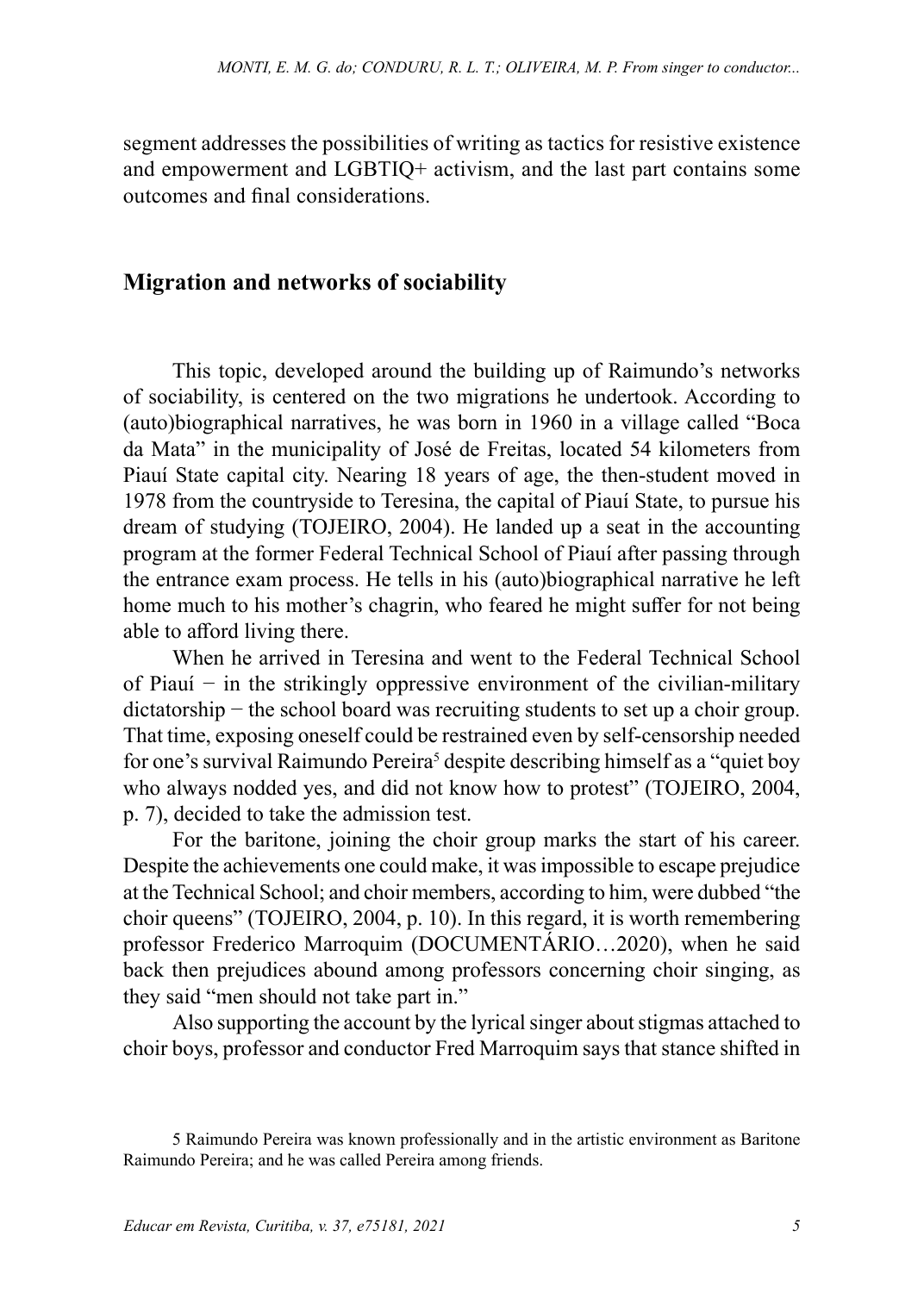1981, upon a visit by General Rubem Carlos Ludwig, Minister for Education of the military dictatorship, "with the revolution at full throttle"6 . After seeing the choir perform, he said in his speech he had been a choir member. To Marroquim, those prejudiced teachers had a change of hearts after the discourse; and the situation changed for better (DOCUMENTÁRIO…, 2020).

Thus, the networks of sociability were shaped as the newcomer to the capital city took part in musical activities. It was in that movement promoted by his teachers that his new relationships, bonds and friendships were formed. At the technical school Raimundo Pereira met Ramsés Ramos<sup>7</sup>, pursued professional activities, trips around the country and music-related courses. That was when he made contacts with journalists, politician and musicians, expanding his presence into the most diverse settings. According to him, at that time he became "an important figure in the choir movement of Piauí" (TOJEIRO, 2004, p. 10).

In that context, the artist was yet to become the *Baritone Raimundo Pereira* but, as it reads in the (auto)biographical narratives transcribed in the book examined in this study, he took numerous trips sponsored by the Federal Technical School for musical performances. Together with the school choir, he traveled to Belém do Pará, Goiânia, Belo Horizonte, São Luis, among other capital cities. His (auto)biography includes the accounts that he was funded by the Culture Department of Piauí State to travel to the state countryside to set up choir groups; and, in 1982, he first took his first plane trip with tickets and accommodation funded by conductor Reginaldo Carvalho<sup>8</sup>, when he went to Rio de Janeiro, a city that fascinated him.

Also supported by information drawn from his autobiographical work, we note Raimundo spent nearly a decade in Teresina in his first period of studies. From 1978 to 1986, he lived wherever he could find shelter: at his sister Maria Neuza's, at the Piauí Student House, at housing cooperatives, and expense-free out of the generosity of professor and conductor Frederico Marroquim. It was

6 The term "revolution" was used by Professor Frederico Marroquim to refer to the civilianmilitary dictatorship resulting from a coup. More information is available in the Elio Gaspari Collection, made up of five books: "A Ditadura Envergonhada" [The Embarrassed Dictatorship], "A Ditadura Escancarada" [The Dictatorship Out in the Open], "A Ditadura Derrotada" [The Vanquished Dictatorship], "A Ditadura Encurralada" [The Cornered Dictatorship], and "A Ditadura Acabada" [The Finished Dictatorship].

7 Poet from Piauí, born in Teresina. He died young at 36 in Russia. He worked at for the United Nations as the Chief of Protocol and Foreign Affairs. Raimundo considered him as his own brother.

8 Reginaldo Vilar de Carvalho was the conductor of the Amparo Choir Group when he met Raimundo. The conductor studied under Heitor Villa-Lobos at the National Conservatory for Orpheonic Singing, where he rose to the post as a director (SILVA, 2009).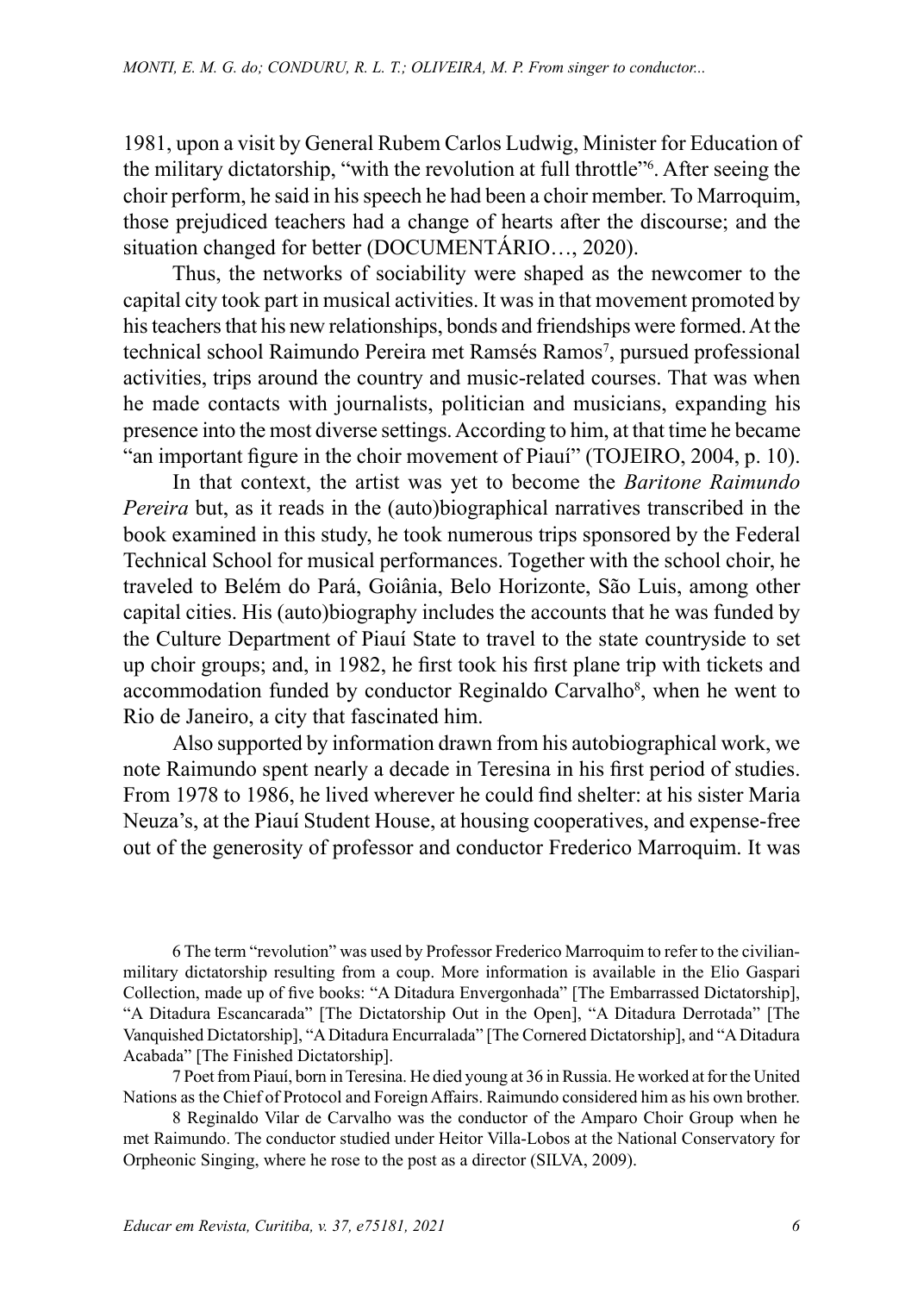also in that period he got his first officially registered job at a sporting goods store owned by the parents of Ângela Pessoa, an educational advisor at the Technical School, who referred him to that job post.

During that eight-year-period from 1978 to 1986, Pereira rose to some prominence, and in 1984 he performed for the first time at the 4 de Setembro [Fourth of September] Theater. He was also a member of the Nossa Senhora do Amparo [Our Lady of Protection] Choir Group, conducted by Reginaldo Carvalho. However, he was still materially deprived, so he moved back to the town of José de Freitas in 1986, where he stayed for a few months.

After his first trip to Rio in 1982, he went back there in 1986 as the conductor of the Teresina Polyphonic Madrigal Group. In 1988, after the start of the re-democratization process and with the Law for Cultural Incentive during the José Sarney term of office, he took other trips around the country with Ramsés Ramos, mostly funded by the State government or other public or governmental entities. In 1988, for instance, he embarked on a tour funded by the Piauí State government in some capital cities of the country, in which they performed folklore-themed compositions by Ramsés Ramos. Then, the state government sponsored meals and accommodation, and VARIG airline company provided plane tickets.

The friendship he made with the three Ramos siblings − Ramsés, Carla, and Garibaldi − all of them pianists and born into a well-to-do family of the capital, was also a milestone in Raimundo's personal and professional life. As he visited the Ramos family, he met poets, artists, musicians, journalists, and other intellectuals, because that was where they gathered to play the piano and talk about music in the 1980s, as told by musician Geraldo Brito and poet Salgado Maranhão.

One of the outcomes of those get-togethers was the friendship to Kenard Kruel, a journalist and writer who held offices of public trust in several governments. He was the president of the Union of Journalists of Piauí, editor of the Jornal da Manhã and Correio do Piauí newspapers. Kenard Kruel held the position as an executive secretary in the second phase of the Petrônio Portella Project during the second term of office of Alberto Silva (1987-1991). Under the management of his journalist friend, Raimundo was given a scholarship to study the history of music from Piauí (MOURA, 2015).

From reading the book, we can notice Raimundo meandered through different networks and met people from a diversity of spheres, mingling among intellectuals, artists, and politicians, across governments and institutions. During the term of office of Moreira Franco in Rio de Janeiro State (1987-1991), upon the request of Arimatéa Tito Filho, an immortal from the Piauí Academy of Letters, Raimundo migrated for the second time – from Teresina to Rio de Janeiro – on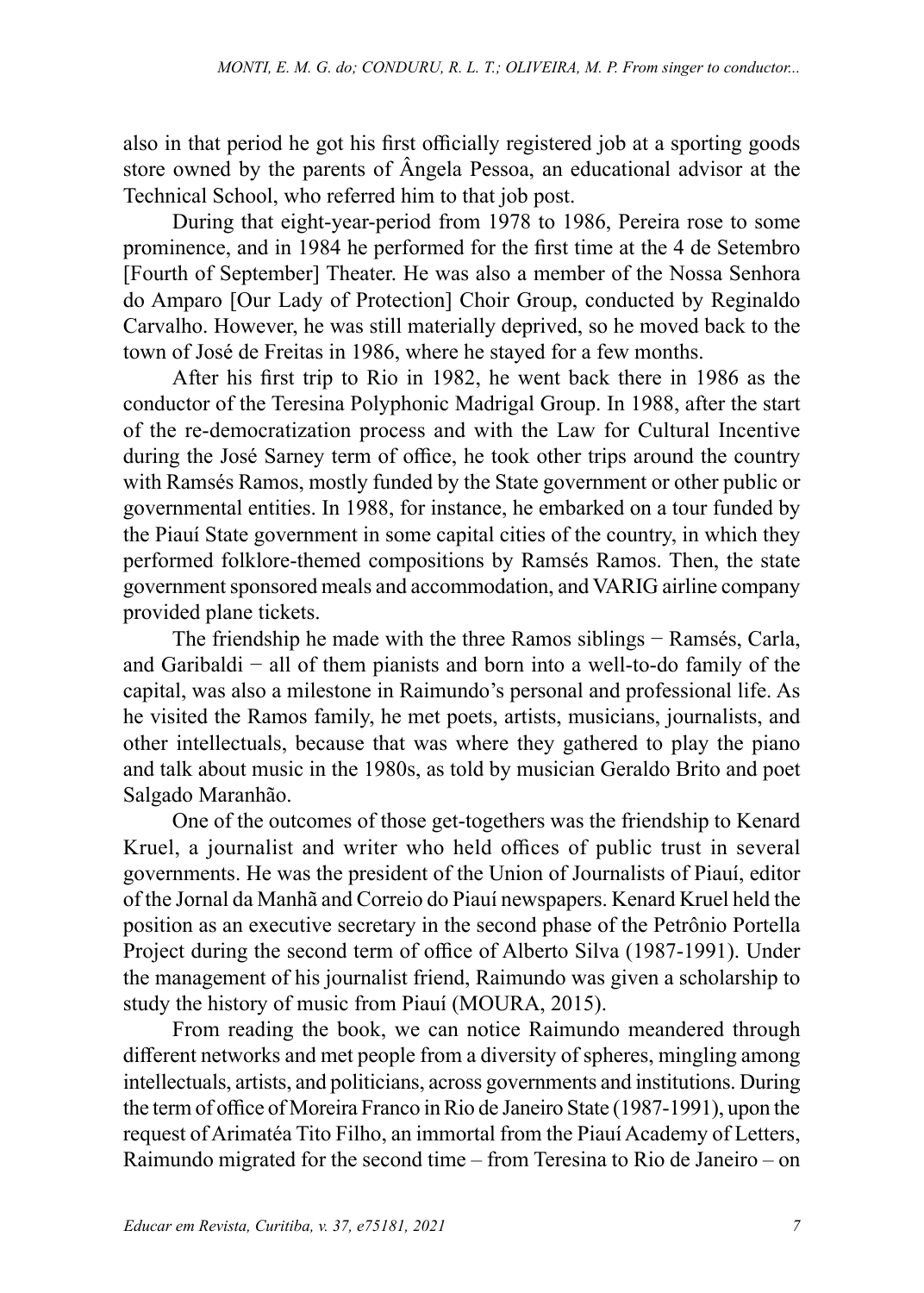the promise of a scholarship. The scholarship was worth a minimum wage, and meant to finance his singing studies. At that time, he was an intern at the Municipal Theater of Rio de Janeiro (TOJEIRO, 2004), and also went to the Federal University of Rio de Janeiro State (UNIRIO).

Despite that scholarship and a ticket sponsored by the Piauí Cultural Foundation, headed by Susana Silva, daughter of Governor Alberto Silva, the singer went to Rio as he had first moved to Teresina: "he plunged headlong into it" (TOJEIRO, 2004, p. 98). Reminiscing about that time, Raimundo tells the following: "at that time at UNIRIO, when I studied music teaching, I was really in a tight spot, times were not good. I ditched the course because I couldn't stick it out, as they say" (TOJEIRO, 2004, p. 08). As we have gone over the networks of sociability and difficulties Pereira went through as he tried to keep studying in Rio de Janeiro, away from his native state, we sought to push further into understanding how the education of the baritone took place in his travels.

## **Getting educated while traveling**

Despite the financial difficulties, the artist-student managed to further his education. In this regard, now we bring up aspects concerning Raimundo's formation taking place during his travels, as we understand, along with Monti (2014), music provides alternatives for affectionate and intellectual development, thus making it possible for one to achieve education. We also deem the student's first migration significant, when he moved from José de Freitas to Teresina the city where his subsequent experiences occasioned by an array of factors that converged together to make him well-known and to connect with people of his area. As said before, Pereira took up the technical accounting course at the Federal Technical School of Piauí, where he found fertile ground to forge paths he previously might not even have been aware.What the migrant had always had in himself even before joining the choir group was his interest in music. In 1972, Raimundo Pereira da Silva won first place in a school contest in José de Freitas for his rendition of "Colher de Chá', a song recorded by the Young Guard movement star Ronnie Von. He says in his (auto)biography that music instilled itself in his life at that winning moment.

Six years later after that "first winning moment," he left for Teresina, and the chance came up to be part of the choir group. As his involvement with choir singing grew steadily more intense, Raimundo ended up quitting the technical course in his senior year, as he put it, to "hurl myself body and soul into choir singing" (TOJEIRO, 2004, p. 36). He graduated from high school years later.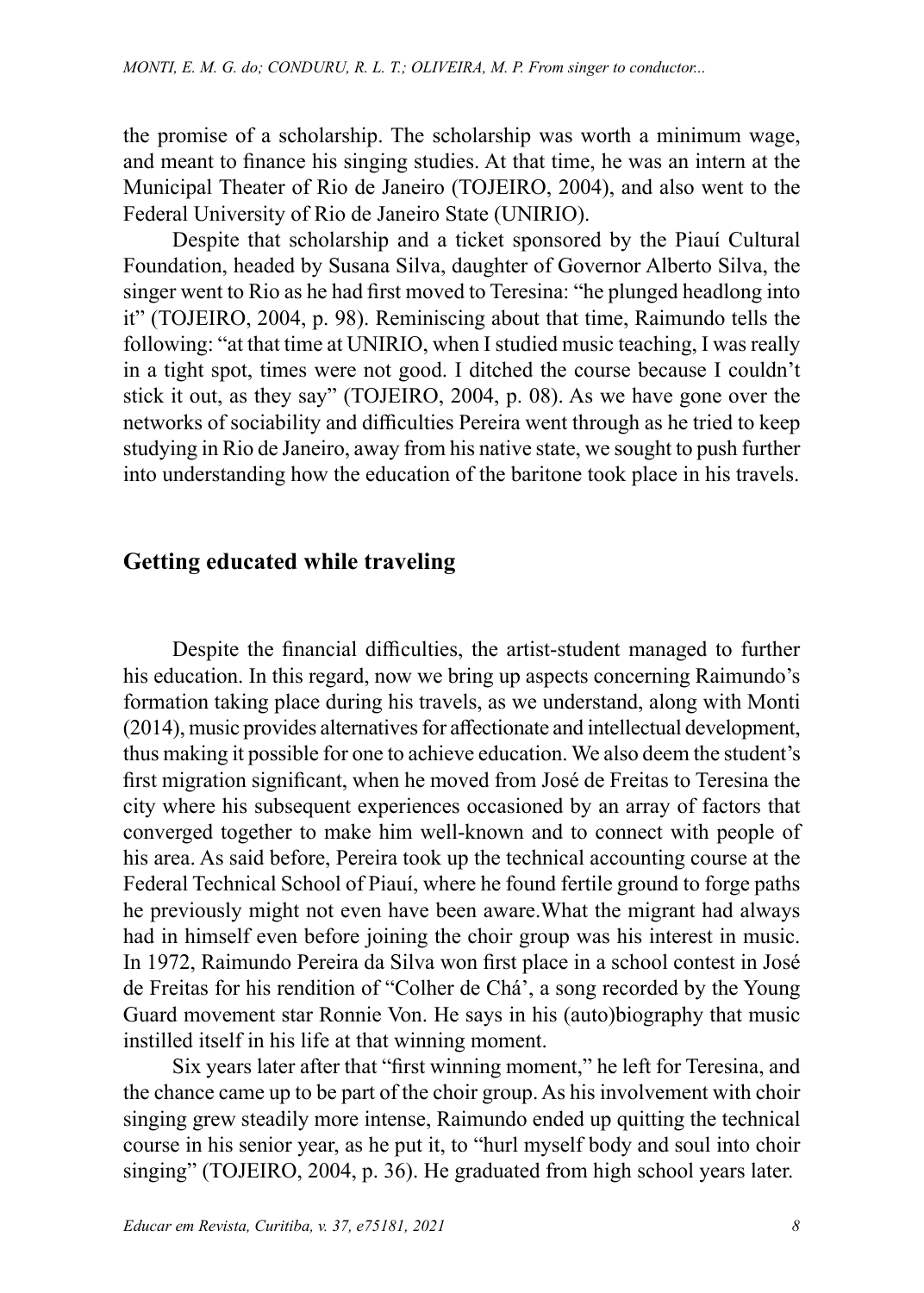In the meantime, as narrated in his autobiographical book, the singer took several trips across Piauí (Ipiranga, Picos, Parnaíba, Jaicós), setting up choir groups. He also traveled to Northeastern and Northern capital cities (Fortaleza, Recife, São Luiz, Maceió, Salvador, Manaus), for performances with the Choir of the Federal Technical School of Piauí, and also to cities in the Southeast and Central West (Vitória, Belo Horizonte, Brasília) for development in music, open courses.

On a personal level, the young black gay man, away from his hometown, struggled with intimate issues for not coming out as a homosexual, and going through the process of coming to terms with himself and self-affirming as the subject of himself, as supported by his words recorded by Tojeiro (2004, p. 32): "I was very lonely. I had nobody to talk to. I already saw myself as a homosexual. I wanted to accept myself, I tried to understand myself." At the same time, Raimundo Pereira studied painstakingly for his singing performances, as he repeatedly said in the abovementioned book.

He says in 1980 he took a course on conducting at the Federal University of Piauí on an invitation by conductor Reginaldo Carvalho, an occasion when he was also given support by Frederico Marroquim. In the following years, still in the 1980s, he took summer courses in Curitiba and Brasília and he says he took vocal technique lessons from sopranos Gislene Macedo (Teresina/Brasília) and D'Alva Stella Freire (Fortaleza), from conductors Afrânio Lacerda (Belo Horizonte), Jáder de Alemão Cysneiros (Pernambuco), and bass Paulo de Tarso Libório (Teresina). Raimundo also tells of a music course attended in Ouro Preto, under the responsibility of Toninho Horta. Besides those, he says he studied under other teachers in short courses lasting less than two years each, like those given by baritones Carmo Barbosa and Fernando Teixeira.

Throughout the (auto)biography, there are scattered references to the training of the baritone, and they are unmethodical and with large time gaps. The author says that he considers himself "almost an autodidact [...] I studied hard" (TOJEIRO, 2004, p. 32), owing everything he knew to his persistence, to Fred Marroquim, and Reginaldo Carvalho. What we can infer from those accounts is his endeavor to build himself (BOURDIEU, 2006) as someone worthy, presenting himself as an industrious, dignified, and respectable person.

Although the book lacks details on formal training, there are moments in which he tells of professional difficulties for not holding a diploma, as when he wrote for the Jornal da Manhã newspaper. Introduced into journalism by Kenard Kruel, editor of that publication, Pereira narrates his difficulties with the Union of Journalists for not having academic background. However, not possessing institutionalized cultural capital, materialized in the form of a diploma – or, according to Bourdieu's idea (BOURDIEU, 1998), in the legitimization of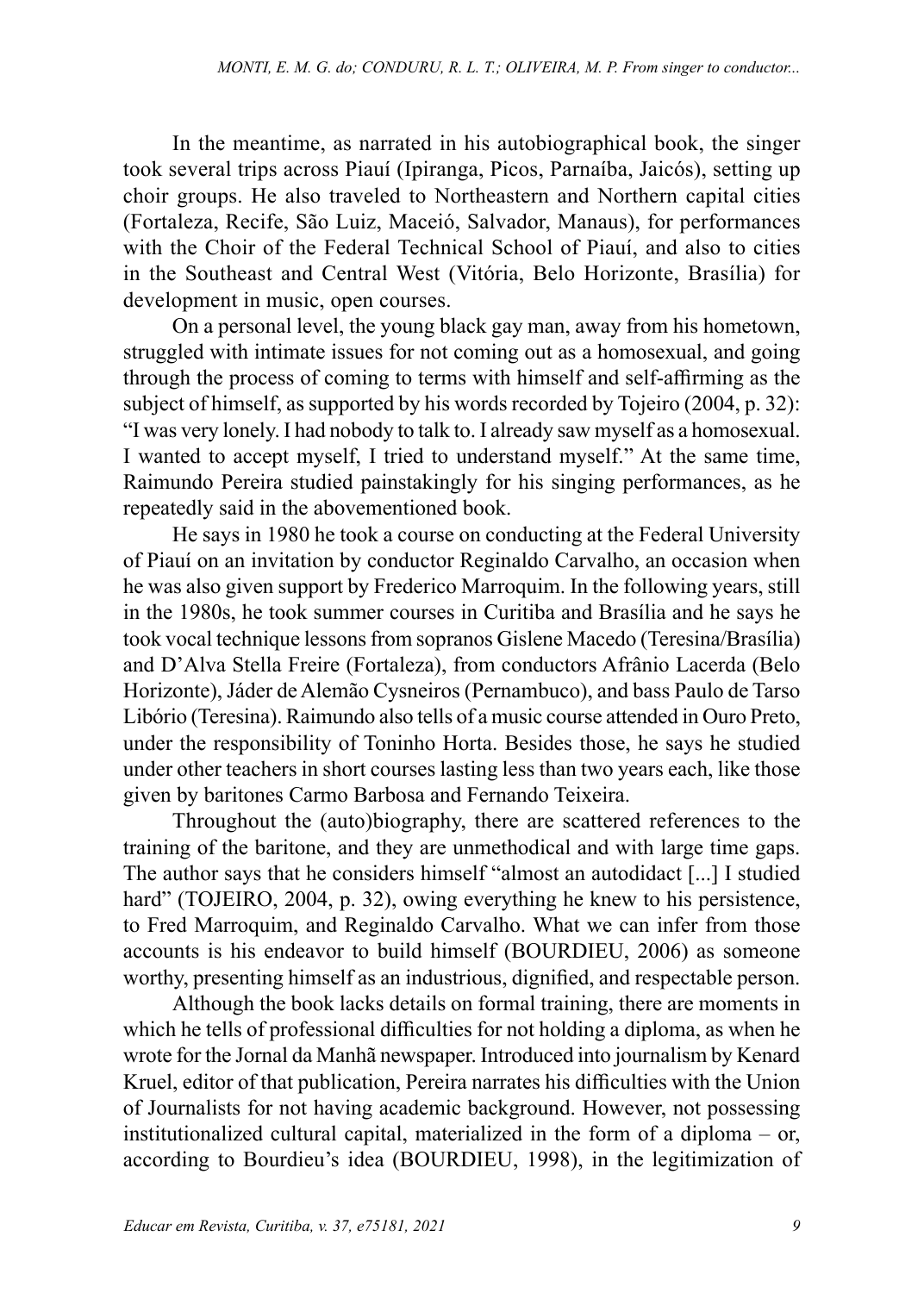cultural competence – did not preclude him from working as a press officer for the Department of Culture of Piauí State.

In another part, he speaks his heart out: "Let's face it, the Academy is not very democratic. It's a privilege of a few" (TOJEIRO, 2004, p. 57). We see that, despite all the effort the classical music singer put into learning through his travel experiences and sociocultural relationships, there were cleavages between his academic and cultural capital (BOURDIEU, 2007) and that of the ones he related to – an aspect which placed him out of the order of discourse (FOUCAULT, 2010) which would legitimize him as a rightful part of the milieu he frequented.

Based on what baritone Raimundo Pereira wrote and narrated about himself, in "Muito prazer: sirva-se Raimundo Pereira Confidencial" [Pleased to meet you: Enjoy Raimundo Pereira Confidential], in a movement of resistive existence and empowerment to be understood from the analysis of his (auto) biography, we agree with Bourdieu (2006) as he infers a trajectory can be understood from the sum of relationships between the agents making up a certain field against the same space of possibilities. Based on that assertion and linking it with the research conducted, we can understand the distinctions between the spaces occupied by the musician as a result of a broad network of (un)happenings taking place beyond what his sheer will could get.

Thus, in the early 1990s, apparently, after all his expectations in the city of Teresina had been fulfilled, Raimundo Pereira took his third trip to Rio. His two previous visits to the Rio de Janeiro state capital had been in 1982 and 1986, respectively. This time, instead of a round trip with a set return time, the baritone took a plunge and moved there, where he started the Music Teaching Course at UNIRIO which, as said before, he never completed.

The musician had no place to live in the city, and considered staying at a boarding house; so he placed an ad in a gay magazine about his need for accommodation. His ad was answered, and thus his contact with the Atobá Group<sup>9</sup> – Movement for Homosexual Emancipation – was started. Paulo Cezar Fernandes, founder of the group, picked him up at the airport and took him to the headquarters of the organization, where he was lodged. In the so-called Marvelous City, unemployed and penniless, Pereira was welcomed by the activists of that community.

9 The Atobá Group – Movement for Homosexual Emancipation – began in Rio de Janeiro in 1985 in the wake of the killing of homosexual Sidney Quintanilha dos Santos. Officially founded on June 28, 1986, Gay Dignity Day, it aims to recognize, develop and promote the dignity of homosexual men and women. More information is available at: [https://nacomsisal.files.wordpress.com/2017/03/](https://nacomsisal.files.wordpress.com/2017/03/gestc3a3o-de-polc3adticas-pc3bablicas-em-gc3aanero-e-rac3a7a.pdf) [gestc3a3o-depolc3adticas-pc3bablicas-em-gc3aanero-e-rac3a7a.pdf.](https://nacomsisal.files.wordpress.com/2017/03/gestc3a3o-de-polc3adticas-pc3bablicas-em-gc3aanero-e-rac3a7a.pdf) Accessed on June 19, 2020.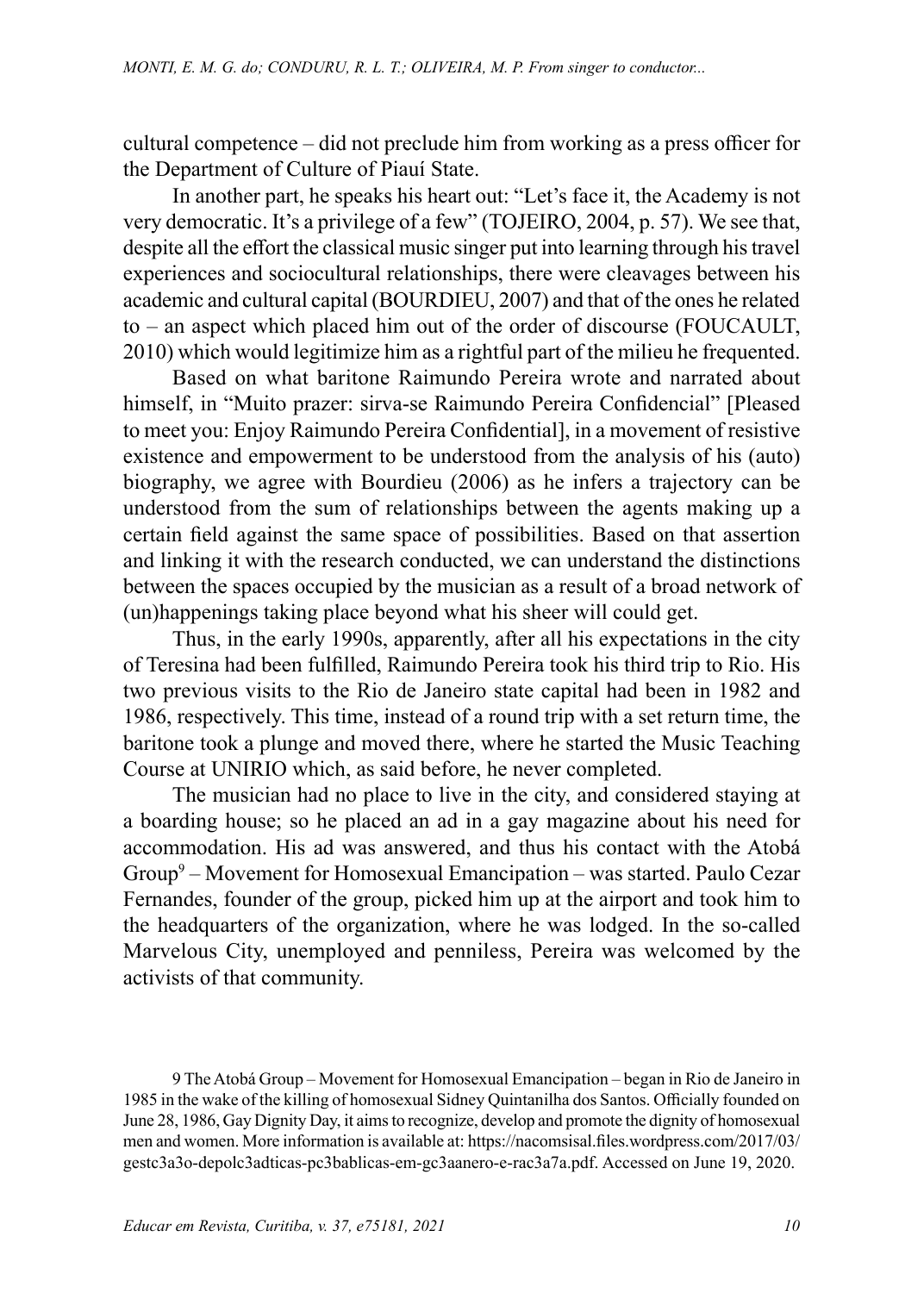It was through his contacts in Rio de Janeiro that his subjectivities emerged, and they shaped his identities away from his hometown: as a homosexual and an activist. In Teresina, his sexual orientation was known to most people; and he once had even been a contestant in a Miss Gay pageant. Speaking about that, the artist says it was great coming in fourth place with a stunning costume made by his brother, designer Luís Pereira. Then, what was new was not being a homosexual, but coming out and fully acknowledging it to himself. In his own words, he saw himself as "gay as a bird" (TOJEIRO, 2004, p. 8).

Pereira speaks of the importance of the Atobá in his life and education, saying there he met "people with the same experiences, discriminated against within their own families. I learned to keep my feet on the ground, free from the myths about homosexuals created by the straight world" (TOJEIRO, 2004, p. 66). Here nuances of his activist writing stand out, as "deciding which categories to historicize is inevitably political" (SCOTT, 1998, p. 299).

Throughout the analysis, we sought to listen to other sources, to cross-reference information, as we understand "our memories are made up of episodes and sensations we experience and which others have experienced" (AMADO, 1995, p. 132). In this regard, we spoke with Professor Paulo de Tarso Libório and musician and songwriter Geraldo Brito about Raimundo's moving from Teresina to Rio. They said he went through changes. To Paulo Libório, in Rio he got lost. Geraldo Brito, accredited with being a significant figure in music from Teresina (MEDEIROS; NASCIMENTO, 2013), says in Rio Pereira relinquished being a singer and identified himself as an activist. In our next topic, we are going to deal with that discovery of activism and writing as a form of resistive existence.

#### **Possibilities of resistive existence through activist writing**

Interpreting what was recorded on the personal narrative of a Northeastern gay Black poor migrant man challenged and drove the discussion, along with Reis (2018), is anchored on the assumption that the individual has writing as an ally. Through such process, one seeks to be acknowledged in the circles where they belong and in the interrelated groups before their human condition, woven into the sum of subjects and spaces of sociability.

The baritone seemed to have carefully chosen what he wanted to be recorded. He makes a point in telling about his trips to take singing lessons; lists the stages he performed on, such as the 4 de Setembro Theater, the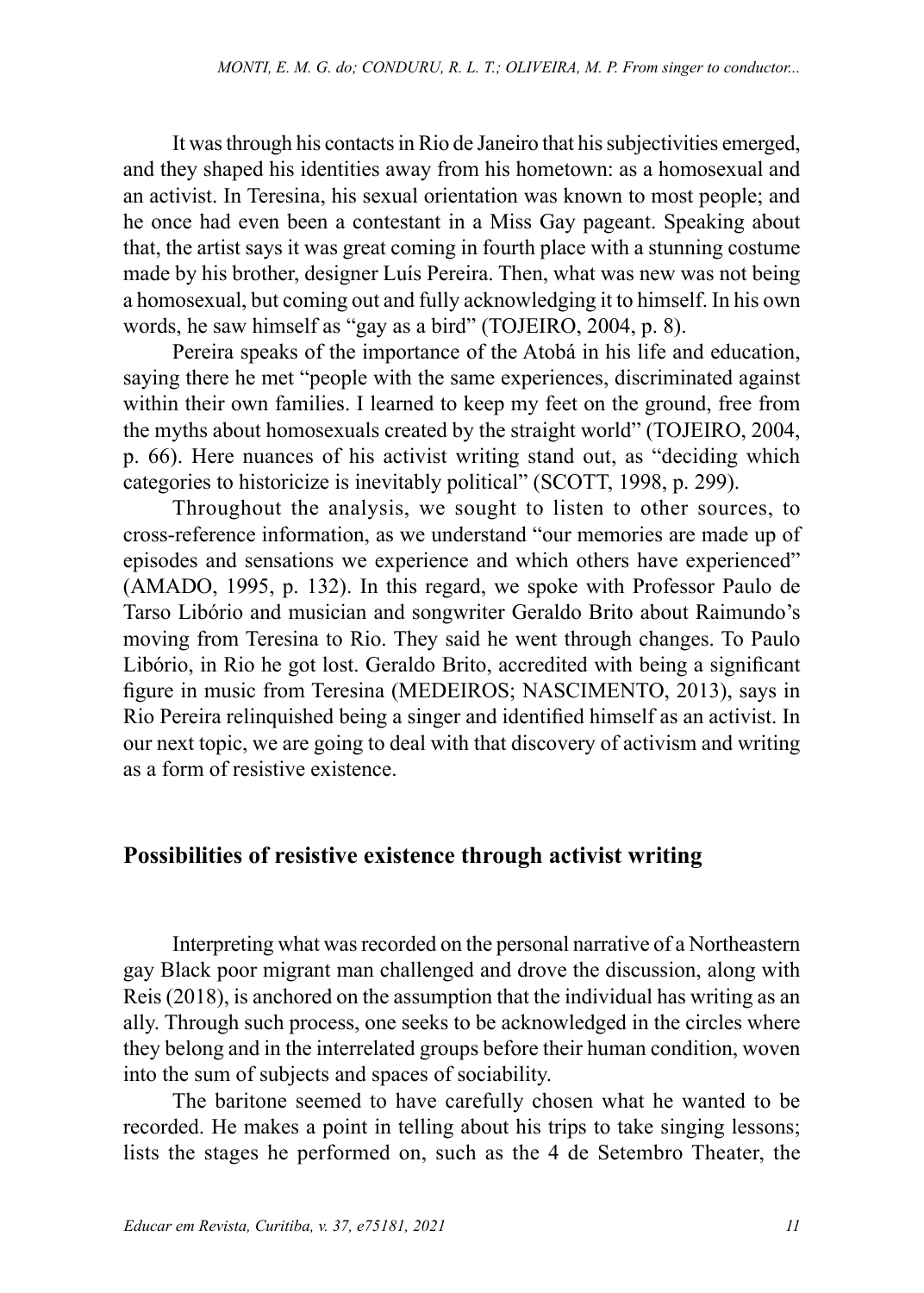Albertão Sporting Arena, and São Pedro Theater.<sup>10</sup> He also tells of the notables he performed to, such as artist and landscape architect Roberto Burle Marx, ambassador Aloísio Napoleão, and Pope John Paul II. We interpret that quest for positive visibility for himself and his peers as related to the movement started in the 1970s and 1980s, through which homosexuals countered their portrayal as linked to pathologies, and also questioned their social and historical invisibility (PEDRO; VERAS, 2014).

We identified fragments in the (auto)biography in which Raimundo seems to defy, affirm, thank, and claim a place of recognition. In a supposed attempt to stave off-fight being erased, against social situations which seem to promote a strategic forgetfulness (RICOUER, 2007), we see that claim when, for example, the baritone stated, "Lyrical singers in Brazil are heroes. They survive with no incentive or support from anyone". He adds, in the same vein, "Does anyone know the name of a famous contemporary Brazilian lyrical singer?" (TOJEIRO, 2004, p. 112).

His involvement with activism took some time to consolidate, his liking of writing had come to him at a much earlier point, in his teens, when he listened on his father's radio to "broadcasts from the Netherlands, Germany, Voice of America" (TOJEIRO, 2004, p. 27). Back then, he pen-palled intensely with people from different parts of Brazil; he wrote letters and conducted researches at José de Freitas city library – all of that without ever talking about his homosexuality to anyone.

In Teresina, he wrote for the Jornal da Manhã<sup>11</sup> newspaper. In Rio, still unemployed, he said one of his activities was his freelance writings for the

10 Here is some information about the theaters in the order as they were mentioned. 4 de Setembro Theater is the largest of Piauí state capital. Designed by [Alfredo Modrak,](https://pt.wikipedia.org/w/index.php?title=Alfredo_Modrak&action=edit&redlink=1) it seats 600 people. It was started on September 4, 1889 and opened on April [21,](https://pt.wikipedia.org/wiki/21_de_abril) [1894.](https://pt.wikipedia.org/wiki/1894) Albertão Arena (officially named Alberto Tavares Silva Sporting Arena), also located in Teresina; was built in 1973. It ranks among the three largest arenas in Brazil, and seats 52,000 people. São Pedro Theater, one of the grandest stages of Porto Alegre/RS since colonial times, was opened in 1858. It is the oldest theater of the capital city of Rio Grande do Sul state (SOPHER; CHWARTZMANN, 2008).

11 At the Public Archives, when we searched for the issues of Jornal da Manhã newspaper of 1985, year pointed out in the (auto)biography as the period when he wrote for the publication, we found no columns signed by the baritone, which leads us to suppose he didn't sign his writings because of the alleged problem with the Journalist Union, as he lacked academic background in that area. We have been trying to contact Kenard Kruel since July 13, 2019, but we have had no success in scheduling an interview to obtain more information.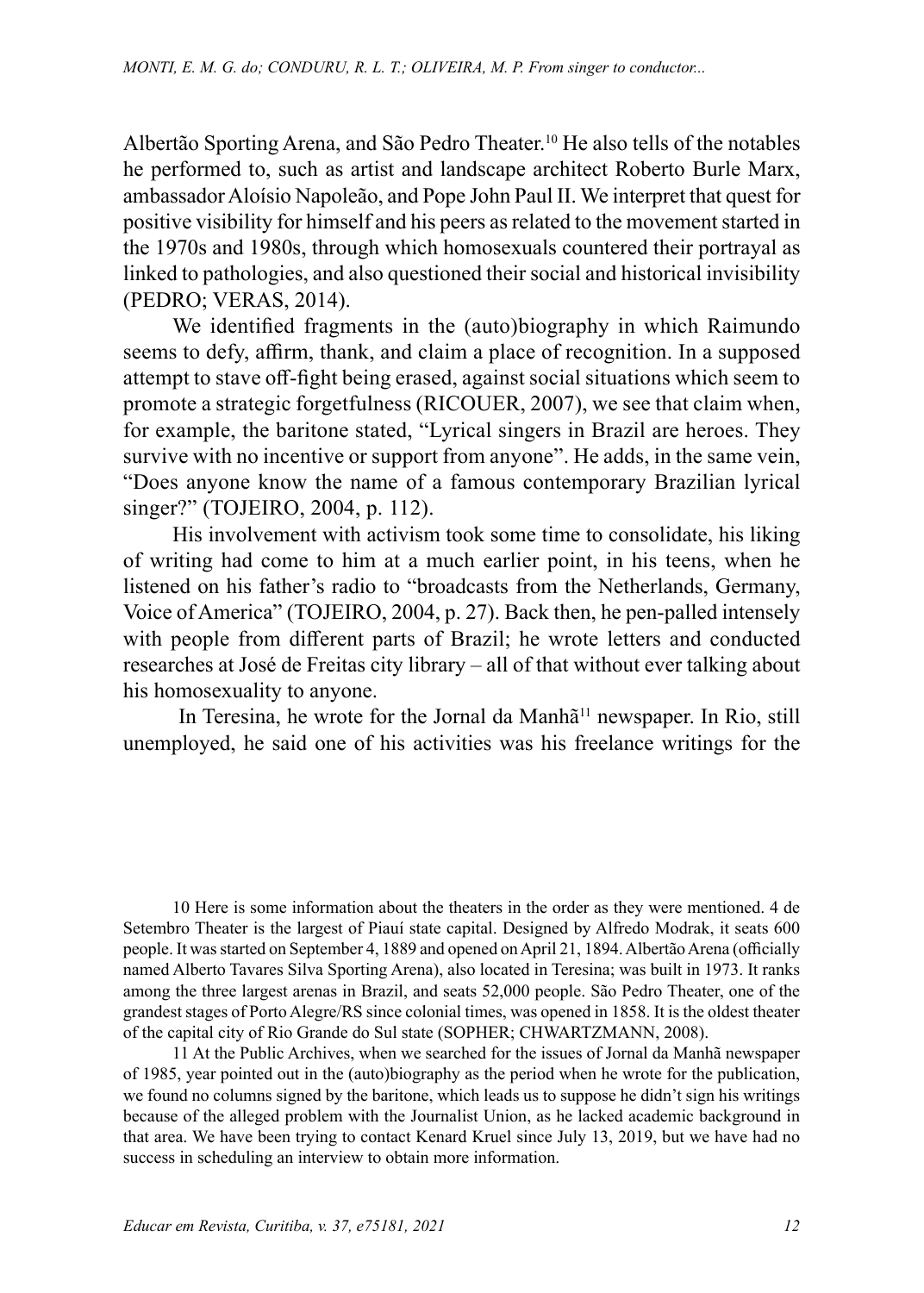Babados column, in the O Grito<sup>12</sup> gay paper. Regardless of when or where he was, writing kept him company when he repeatedly said, "[...] and I was alone" (TOJEIRO, 2004, p. 19) – and maybe it was already one form of resistance against his loneliness.

 Raimundo wrote and gradually felt higher about himself: in the beginning, before migrating, the friendships, traveling, he describes himself as a boy full of fears, shy, lonely, who didn't know how to protest. As he made friends, traveled, and earned professional recognition, he empowered himself, asserting himself as black, gay, and a Northeasterner. As he makes discoveries about himself, he speaks of his underprivileged situation, "I've always been a fighter. I've always liked to break down barriers, overcome obstacles" (TOJEIRO, 2004, p. 67). He admitted what he might not have said throughout his career: "People forget singing is a job for me. I need to eat, buy clothes, shoes, pay my bills, and other stuff" (TOJEIRO, 2004, p. 106).

He also changes his way of writing: he tells of his achievements, mentions the stages he performed on, the songs he sang, the people he sang to, apparently intending to leave it recorded in writing, archived, that he existed, pointing out where he had been and who he had been with. At a certain moment, his tone changes: he takes on the mantle of activism. Initially, he attended the meetings and already spoke in the name of the Atobá group, but said he was not prepared yet. Then, after the ECO-92 Summit, as he said, "I have decided to stick my neck out" (TOJEIRO, 2004, p. 8).

Reading the narratives of his (auto)biographical book reinforced the idea based on Artières (1998) as he considers the practice of archiving oneself is intersected by the process of subjectivation,, involving an autobiographical intention, of making oneself through deliberate choices and refusals: "[...] archiving one's own life is putting oneself in the mirror, it is contrasting the social image to one's image; and in this way self-archiving is a practice of building oneself up and of resistance" (ARTIÈRES, 1998, p. 11).

We see those ideas of Artières (1998) knitted into Raimundo Pereira's narrative as regards the intentions and choices in the process of building himself up as a subject and a narrator of himself. Something noteworthy about the shaping of that image as crafted in the (auto)biography is the baritone spoke directly of his being black only once, albeit assuredly, "I always make a point of saying I'm black and a Northeasterner" (TOJEIRO, 2004, p. 120).

<sup>12</sup> We didn't manage to have access to the publication at the National Newspaper Library and at the National Museum Library.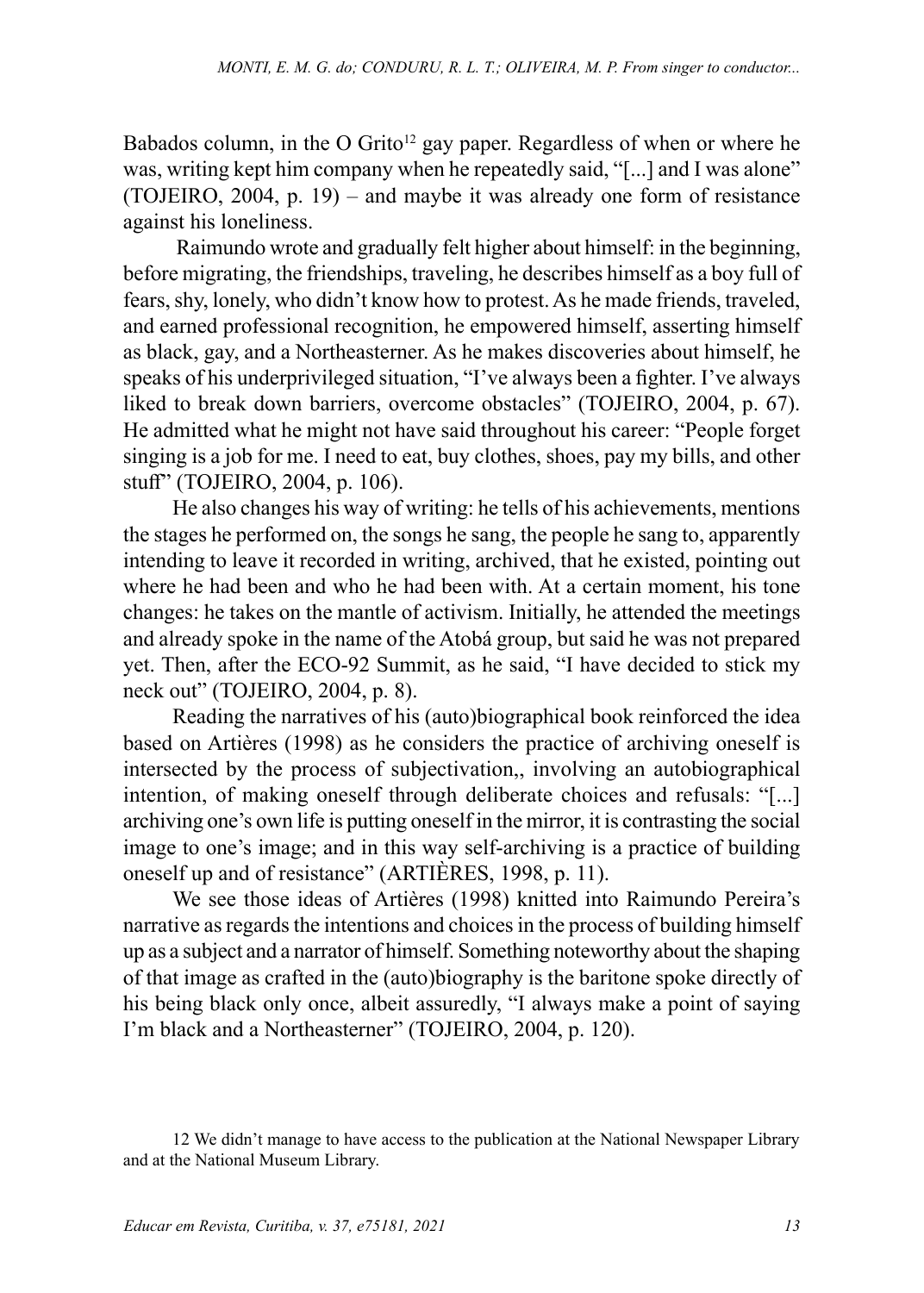Thus, we have read the book also with the perception "everything man has said or written, produced or even just touched, can and must provide information about him" (BLOCH, 2001). As regards Raimundo, cross-referencing oral documents, searching for newspapers, and the contact with photographs – or even the challenging setback of not finding as many writings as we would like – also allowed that absence to give rise to questions and interpretations. If there is no neutrality in archiving oneself, and if in archiving lies the only hope to show how one sees himself or wants to be seen – and if it is ultimately a practice of resistance (ARTIÈRES, 1998) – the extant remains of Raimundo's history and its missing fragments also say something about him.

If there is in the order of discourse a tendency to applaud and extol the deeds of certain groups ensconced in specific power spaces, while on the other hand there are those who are not in certain places in the discourse order and might be subjected to belittlement, contempt and the erasing of their deeds through prohibitions and rejections (FOUCAULT, 2010), including by their peers, fellows, and contemporaries, we wondered about which place Raimundo occupied in his networks, and which intentions were behind the appropriation of his discourse and presence. As regards that exclusion from the discourse order and the artist's supposedly being regarded as illegitimate, it is worth stressing we found no columns penned by the baritone when we conducted our research on the issues of Jornal da Manhã newspaper of 1985 at the Public Archives. The absence of his signature leads us to suppose he did not sign his articles because of the alleged problem with the Union of Journalists, for not having academic background in the field. Another possible interpretation for that omission is that there might be asymmetrical relationships and hierarchized values ascribed to people in the social and academic field, depending on the power positions occupied at that moment.

In that search for cross-referencing information to delve deeper and consolidate the study we carried out, along with the (auto)biography, we collated and strung together diverse sources, such as oral documents, newspaper and iconographic sources, bearing in mind there are outside views imposed on the writing itself, conceding that "the other's mirror is part of the movement of building the subjects' own identity" (SILVA, 2014, p. 35). It was by weaving sources together, along with the analysis of the (auto)biography, that we found out signs of growing empowerment in Raimundo's discourse. After writing selfdeprecatingly about his young years, the artist gradually rises and takes a stand: as a musician wishing to be recognized as such by referring to his renowned professors, as an out gay man engaged in advocacy for humanitarian causes;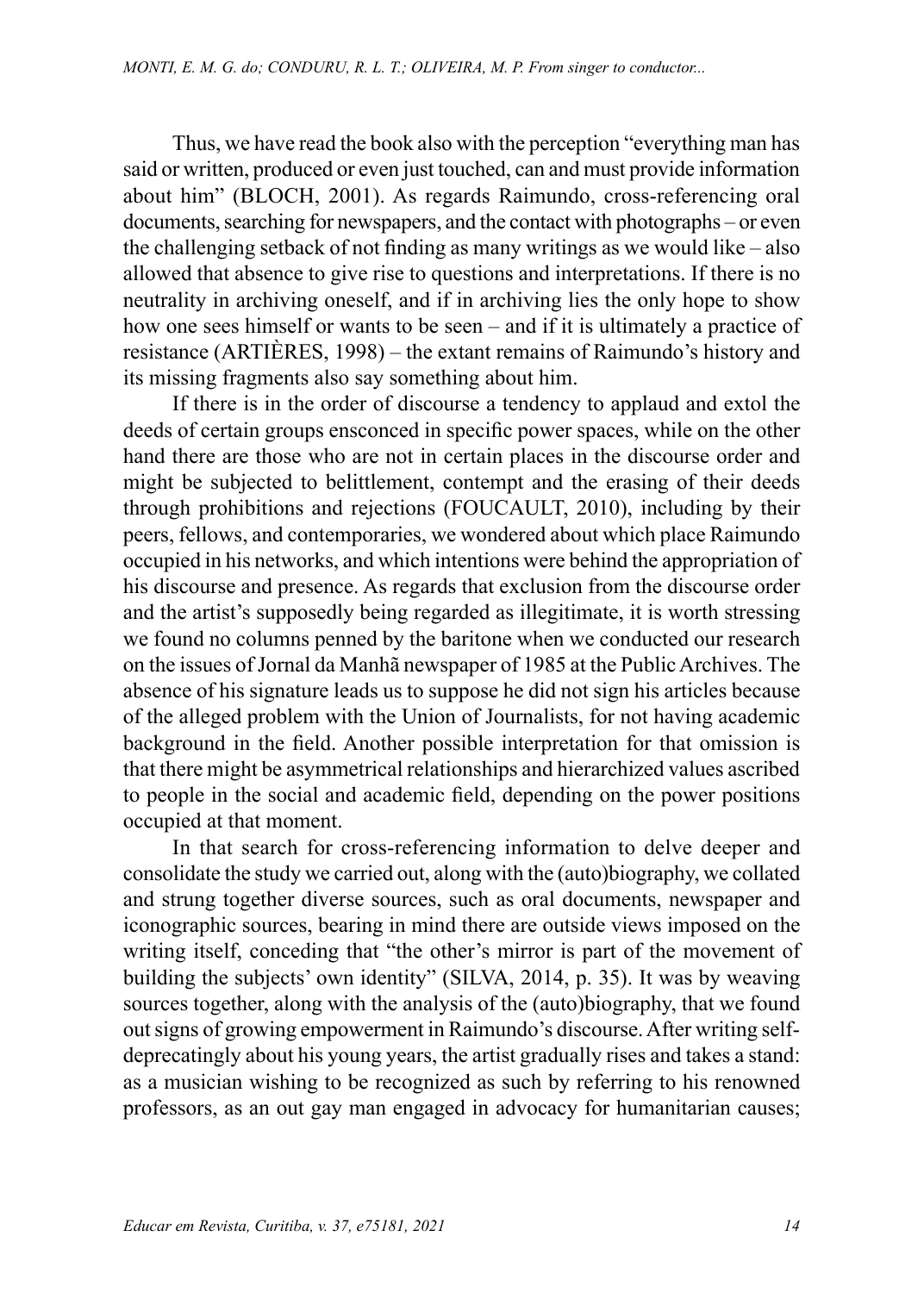and as a hyped artist with good connections who gets interviewed and is highly sought-after. Going back to his origins, he is also the son crying for not having money to attend his father's funeral. Raimundo Pereira regains his voice and says he has learned to "get a foothold".

#### **Final considerations**

For us to understand the storyline we undertook to develop in this article, it was important to know a little about the political environment during the civilian-military dictatorship in some of the periods described in the analyzed biography, about selecting which themes to cover, about the context of the relationships established, and about the time and setting in which this book was made. Then, from reflecting on the (auto)biography "*Muito Prazer: sirva-se Raimundo Pereira confidencial*" [Pleased to meet you: Enjoy Raimundo Pereira Confidential], drawn together with oral documents, photographs, and newspaper searches, we noticed that Raimundo navigated his way through different spaces, received affection, but he was not included into them. The baritone was mediated and subjectified as he immersed into his networks of sociability, and we identified his social and economic background, his place of birth, and his sexual orientation as factors conditioning his passage through those environments.

We understand his migrations took place in a movement for overcoming material poverty, and also because of the need and eagerness displayed by him to know, challenge, risk, and experiment throughout his professional training. Both in the first and second time the singer moved, he didn't have enough financial backing to live decently and safely and without needing favors from others.

His national and international trips resulted from the spaces he paved as a lyrical singer, and they made it possible to infer, in this regard, that those experiences did contribute to his intellectual development, to his betterment as an artist and as an activist. We can also construe that trajectory would not have been possible without the support received in many instances. It was Raimundo Pereira's moving from one place to another along with courses and his exposing himself that indicate his gaining more assurance on stage and in life.

The friendships made and being in the right place at the right time were important, but not enough for the singer to advance to the point he could lead an independent life. Being at the Federal Technical School in a moment when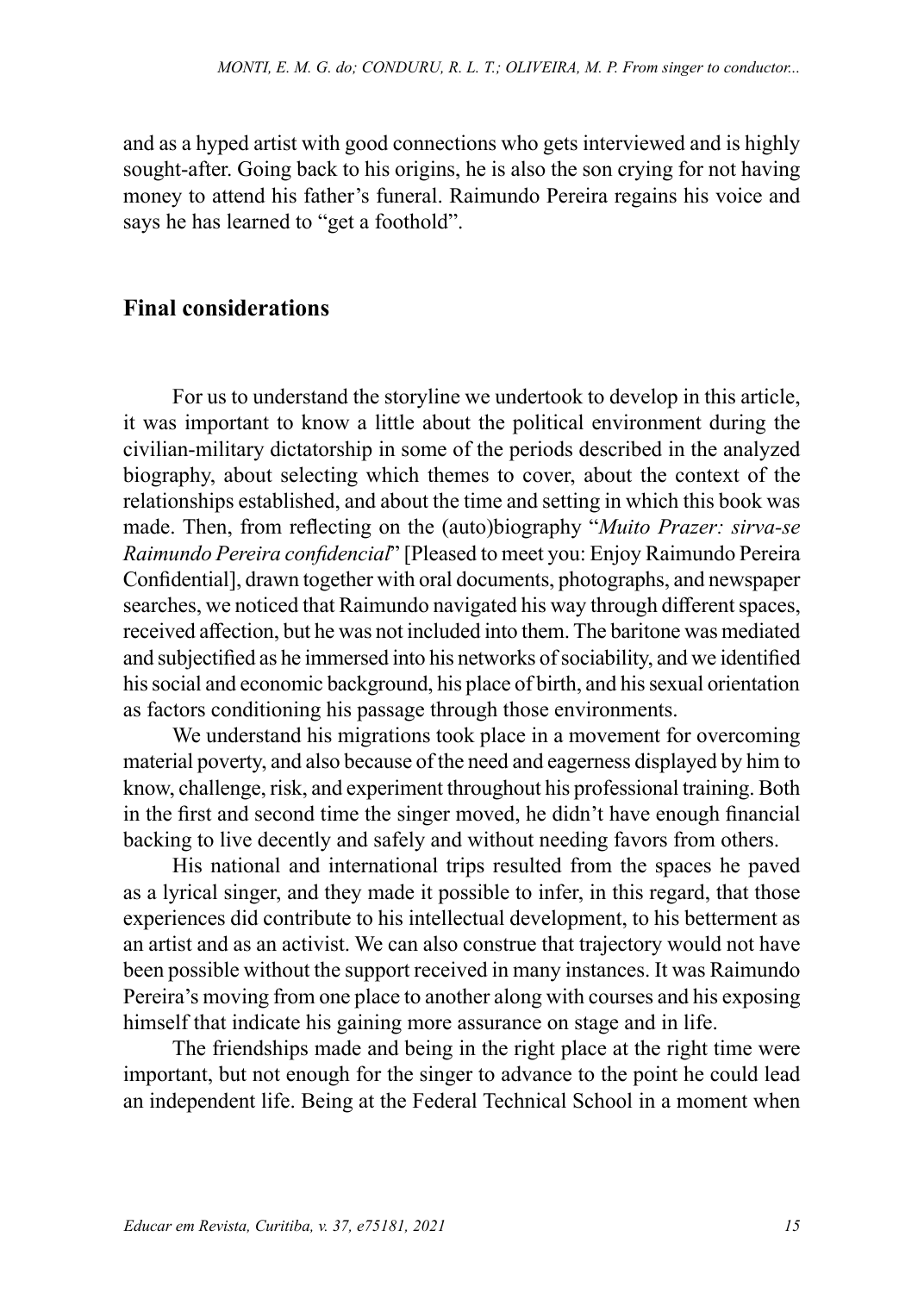the civilian-military dictatorship was still in force – but when the winds of re-democratization, albeit gentle, were already blowing – and mingling with professors who campaigned for art for whatever purpose, allowed Raimundo to enjoy a fruitful moment for his development. What is clear is that it is impossible to dissociate the relationship between his networks, travels, and training, as such experiences were significantly interrelated.

Meeting Ramsés Ramos and his family, frequenting their house, interacting with those friends, listening to and engaging in discussions with that group about music and politics, and roaming through the same sociability networks were paramount factors in making Raimundo's travel experiences and training possible, as it was through those relationships he got acquainted and connected with politicians, and people in spheres of official authority beyond school. Those contexts led him to be sponsored in many trips and earned him invitations to both attend and teach courses. Those invitations came from the most diverse groups from different political affiliations, and Raimundo enjoyed free access to many of them.

As regards the spaces in which he had the opportunity to sing, there were moments, especially in Teresina, in which the baritone seemed to be perceived as a fancy designer item. To some extent, having him sing brought status to private events, such as weddings of high society ladies. The problem, though, was that he did not charge for it, or was not paid for it, so his voice reverberated strongly in his favor in his activism.

We analyzed many passages which are out of our focus at the moment, and which do not make up our proposal. But as regards the representations and intentions perceived through reading, what we grasped was a movement of someone lifting up his voice, resisting representations of him as fragile or as someone who takes everything at face value, who never challenges, so the sheer act of narrating an (auto)biography, including his migrations and travels, emerges as a stance of affirmation, resistance, and empowerment of the use of his voice without someone speaking for him – also breaking down a historical prejudice according to which people coming from lower strata leave no written record (ALBERTI, 2015), not even through delegated writing.

Although Raimundo was an author, he did not sign his (auto)biography. He delegated the recording of his memories to journalist Cristina Tojeiro, who wrote under his command and control. He was a conductor in the process of shared writing of his biography, a performer of others' songs, taking up the helm of the narrative of his life. Therefore, that allows us to understand Raimundo Pereira spoke for himself, imposing himself through the (auto)biographical narrative somewhat uncaring for social or chronological rules. From that perspective, he recalled different pleasures and pains, among which his companionship with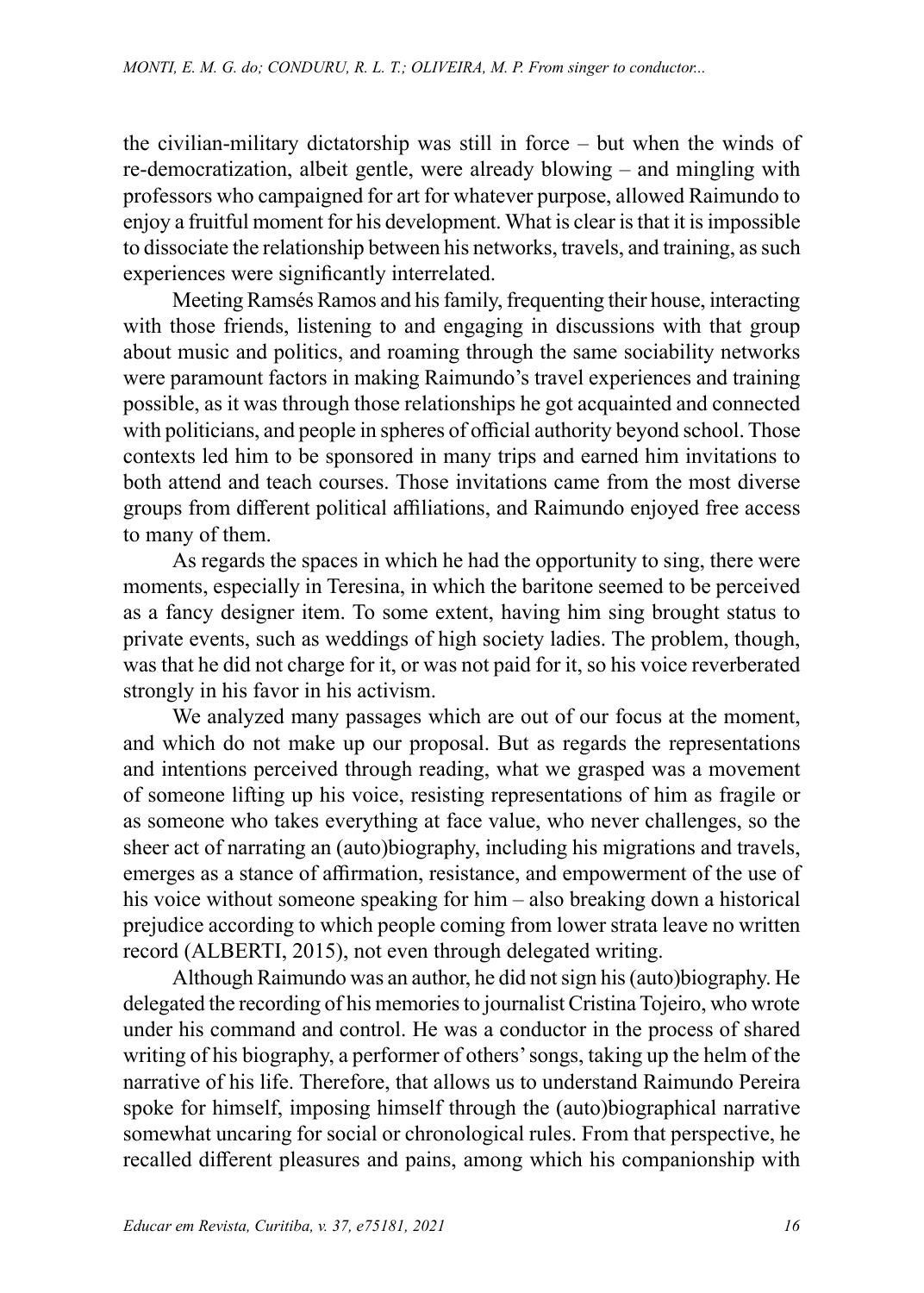music and musicians, his social and political connections. The baritone sang until his last day, on October 7, 2006, two years after his narratives were recorded. Thus, the memories conveyed in the form of a book seem like a farewell letter.

## **REFERENCES**

ALBERTI, Verena. Fontes orais: histórias dentro da história. *In*: PINSKY, Carla Bassanezi (org.). *Fontes Históricas*. São Paulo: Contexto, 2015. 302 p.

AMADO, Janaína. O grande mentiroso: tradição, veracidade e imaginação em História oral. *Revista História*. São Paulo, v. 14, p. 125-136, 1995.

ARTIÈRES, Philippe. Arquivar a própria vida. *Estudos Históricos*, Rio de Janeiro, v. 11, p. 9-34, 1998.

AVELAR, Alexandre de Sá; SCHMIDT, Benito Bisso. Apresentação: O que pode a biografia hoje? *In*: AVELAR, Alexandre de Sá; SCHMIDT, Benito Bisso (org.). *O que pode a biografia?* São Paulo: Letra e Voz, 2018. 248 p.

BLOCH, Marc. *A apologia da história ou o ofício do historiador*. Rio de Janeiro: Zahar, 2001. 160 p.

BOURDIEU, Pierre. *Escritos de Educação*. Petrópolis: Vozes, 1998. 251 p.

BOURDIEU, Pierre. A ilusão biográfica. *In*: AMADO, Janaína; FERREIRA, Marieta de Moraes. *Usos e abusos da História Oral*. 8. ed. Rio de Janeiro: FGV, 2006. 304 p.

BOURDIEU, Pierre. *A distinção*: crítica social do julgamento. São Paulo: Edusp, 2007. 560 p.

BRUM, Eliane. O País dos Raimundos. *In*: BRUM, Eliane. *O Olho da Rua*: uma repórter em busca de literatura da vida real. São Paulo: Globo, 2008. 422 p.

DOCUMENTÁRIO quem somos, quem nos tornamos – 110 anos de Instituto Federal do Piauí. [*S.l.*: *s.n.*], 2020. 1 vídeo (59 min 52 s). Publicado pelo canal IFPiauí Comunicação. Available from: https://www.youtube.com/watch?v=gmFXYrxBBlA. Access on: Apr. 20, 2020.

ELIAS, Norbert; SCOTSON, John. *Os Estabelecidos e os Outsiders* - sociologia das relações de poder a partir de uma pequena comunidade. Rio de Janeiro: Jorge Zahar, 2000. 224 p.

FOUCAULT, Michel. *A ordem do discurso*: aula inaugural no Collège de France, pronunciada em 02 de dezembro de 1970. Tradução de Laura Fraga de Almeida Sampaio. 20. ed. São Paulo: Loyola, 2010. 79 p.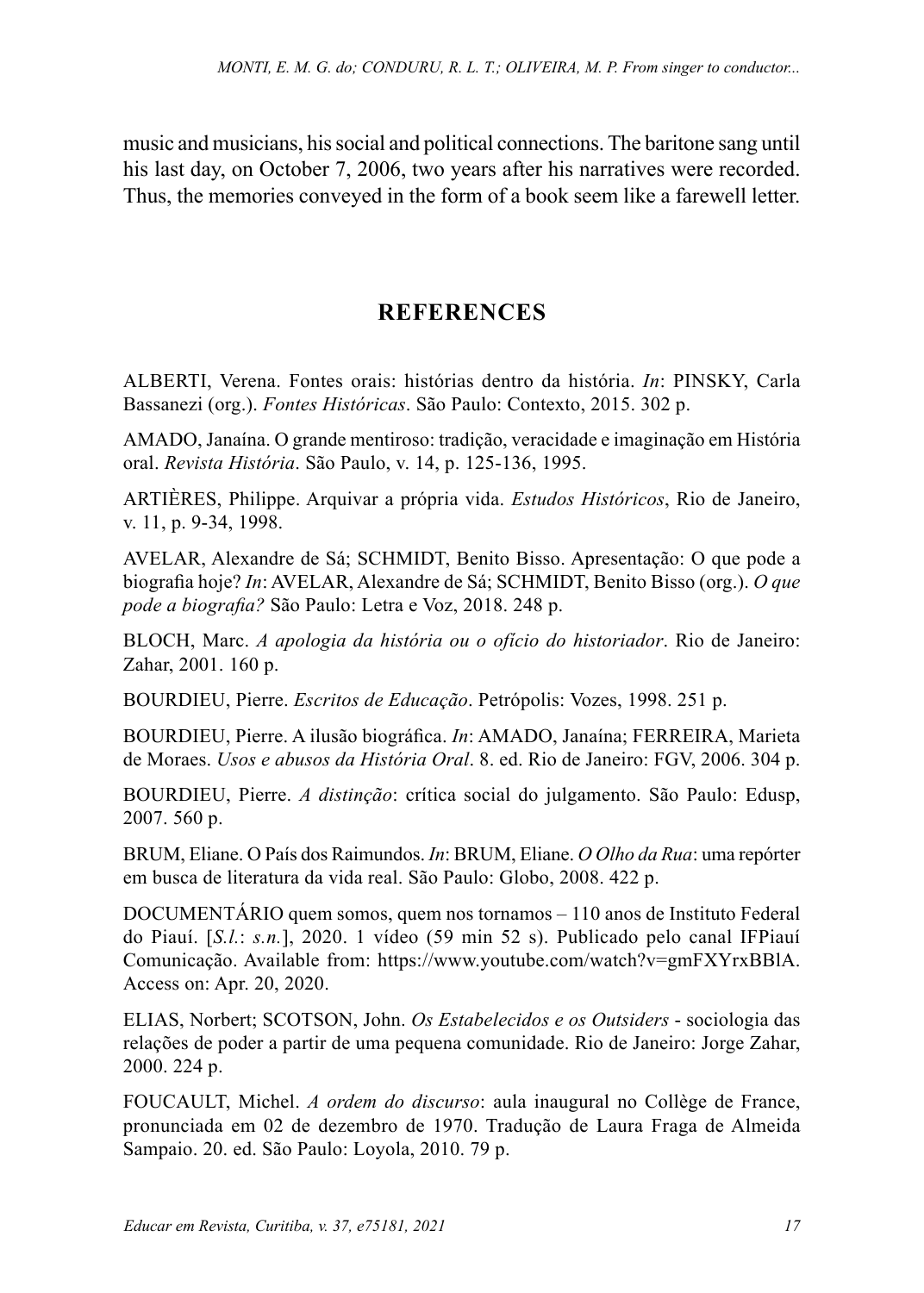GRAZZIOTIN, Luciane Sgarbi; ALMEIDA, Dóris Bittencourt. *Romagens do Tempo e Recantos da Memória*: Reflexões Metdológicas sobre História Oral. São Leopoldo: Oikos, 2012. 112 p.

LUDKE, Menga; ANDRÉ, Marli. *Pesquisa em Educação*: abordagens qualitativas. São Paulo: EPU, 1986. 128 p.

MEDEIROS, Hermano Carvalho; NASCIMENTO, Francisco de Assis de Sousa. Mapeando os fazeres musicais: pluralidade sonora no cenário muiscal teresinense. *In*: NASCIMENTO, Francisco de Assis de Sousa; MEDEIROS, Hermano Carvalho (org.). *História & Música Popular*. Teresina: EDUFPI, 2013. 211 p.

MOURA, Iara Conceição Guerra de Miranda. *Historigrafia piauiense*: Relações entre escrita histórica e instituições político-culturais. Teresina: Fundação Cultural Monsenhor Chaves, 2015. 251 p.

MONTI, Ednardo Monteiro Gonzaga do. Biografia Villalobiana: educação e políticas entre fendas. *In*: SILVA, Alexandra Lima da; MONTI. Ednardo Monteiro Gonzaga Do (org.). *Escritas (auto)biográficas e histórias da educação*. Curitiba: CRV, 2014. p. 156.

MONTI, Ednardo Monteiro Gonzaga do. Educação Musical e uma nova hierarquia de valores no contexto da pós-modernidade. *Eccos Revista Científica*, São Paulo, v. 34, p. 215-228, maio/ago. 2014.

MONTI, Ednardo Monteiro Gonzaga do. Afetividades e (auto)censura na escrita autobiográfica da pianista Magdalena Tagliaferro. *Revista Eletrônica Documento Monumento*, Cuiabá, v. 1, p. 72-83, jul. 2018.

PEDRO, Joana Maria; VERAS, Elias Ferreira. Os silêncios de Clio: escrita da história e (in)visibilidade das homossexualidades no Brasil. *Tempo & Argumento*, Florianópolis, v. 6, n. 13, p. 90-109, set./dez. 2014.

REIS, José Carlos. *O desafio historiográfico*. 1. ed. Rio de Janeiro: FGV, 2018. 125 p.

RICOUER, Paul. *A memória, a história, o esquecimento*. Campinas: Ed. da Unicamp, 2007. 536 p.

SCOTT, Joan. A Invisibilidade da Experiência. *Projeto História*, São Paulo, v. 16, p. 299300, fev. 1998.

SILVA, Alexandra Lima da. "Amanda, você deveria escrever": a autobiografia de Amanda Smith como fonte/objeto para a história da educação. *In*: MONTI, Ednardo Monteiro Gonzaga Do; SILVA, Alexandra Lima da (org.). *Escritas (auto)biográficas e história da educação*. Curitiba: CRV, 2014. p. 33-42.

SILVA, Vladimir. Aspectos estilísticos do repertório coral na obra de Reginaldo Carvalho. *Música Hodie*, Goiânia, v. 9, n. 1, p. 67-91, 2009. Available from: [https://](https://www.revistas.ufg.br/musica/article/view/10721/12414) [www.revistas.ufg.br/musica/article/view/10721/12414.](https://www.revistas.ufg.br/musica/article/view/10721/12414) Access on: Apr. 20, 2020.